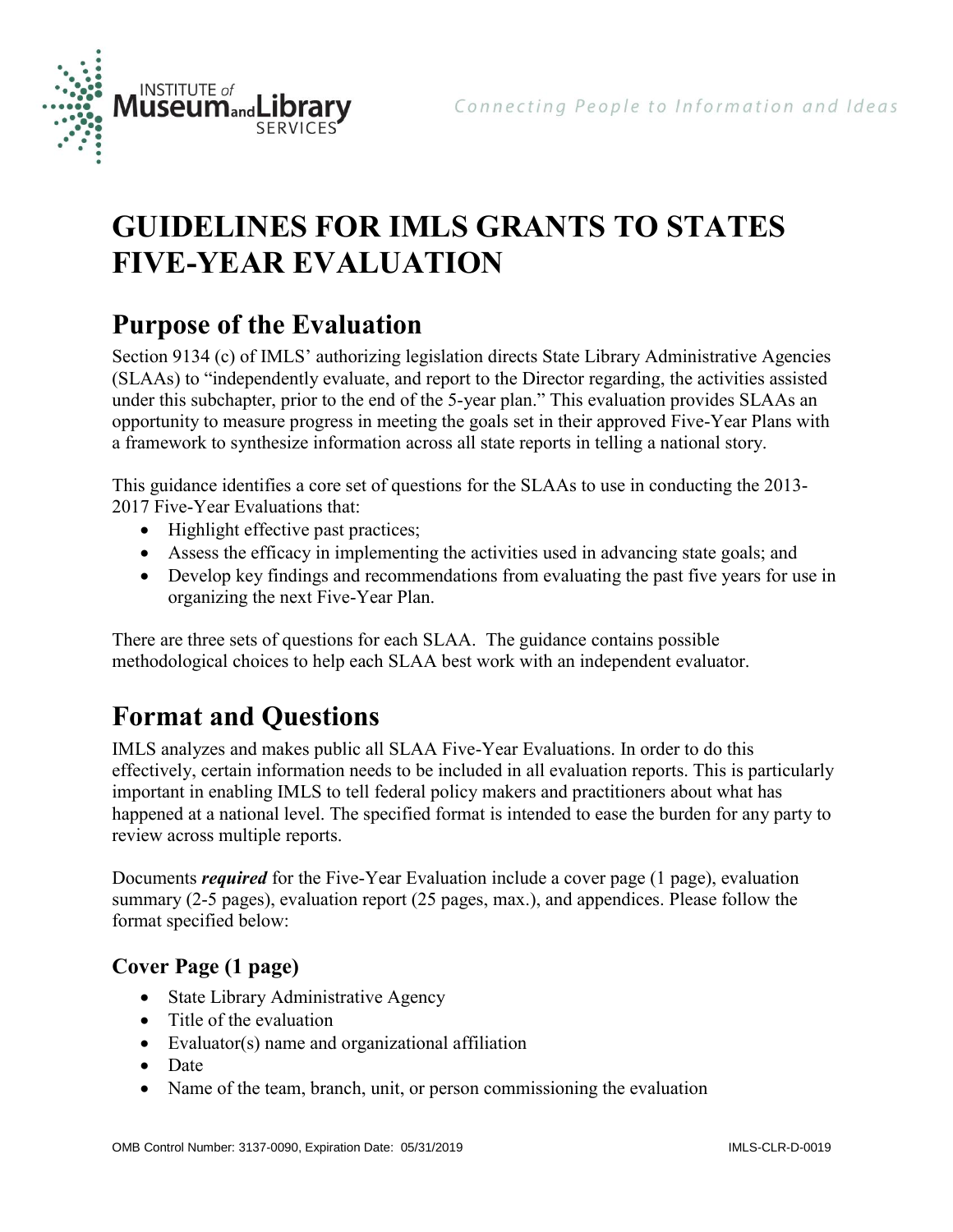### **Evaluation Summary (2-5 pages)**

- Summarize key findings for the three retrospective and three process questions below
- Briefly describe the evaluation methodology, referencing the four methodology questions below

### **Evaluation Report (25 pages, max.)**

- Answer the first six questions under A. Retrospective and B. Process in order, and numbered as they are below.
- Describe the methodology employed, responding to the four questions under C. Methodology, below.

#### **A. Retrospective Questions**

A-1. To what extent did your Five-Year Plan activities make progress towards each goal? Where progress was not achieved as anticipated, discuss what factors (e.g., staffing, budget, over-ambitious goals, partners) contributed?

- Organize findings around each goal of the state's 2013-2017 Five-Year Plan
- Categorize each goal as either 1) achieved, 2) partly achieved, or 3) not achieved

A-2. To what extent did your Five-Year Plan activities achieve results that address national priorities associated with the Measuring Success focal areas and their corresponding intents?

#### *See Appendix 1 for a list of focal areas and their intents*

A-3. Did any of the following groups represent a substantial focus for your Five-Year Plan activities? (Yes/No)

- Library workforce (current and future)
- Individuals living below the poverty line
- Individuals that are unemployed/underemployed
- Ethnic or minority populations
- Immigrants/refugees
- Individuals with disabilities
- Individuals with limited functional literacy or information skills
- Families
- $\bullet$  Children (aged 0-5)
- School-aged youth (aged 6-17)

For the purposes of this question, a substantial focus would represent at least ten percent of the total amount of resources committed by the overall plan across multiple years.

For those who answer Yes to any of the above groups, please discuss to what extent each group was reached.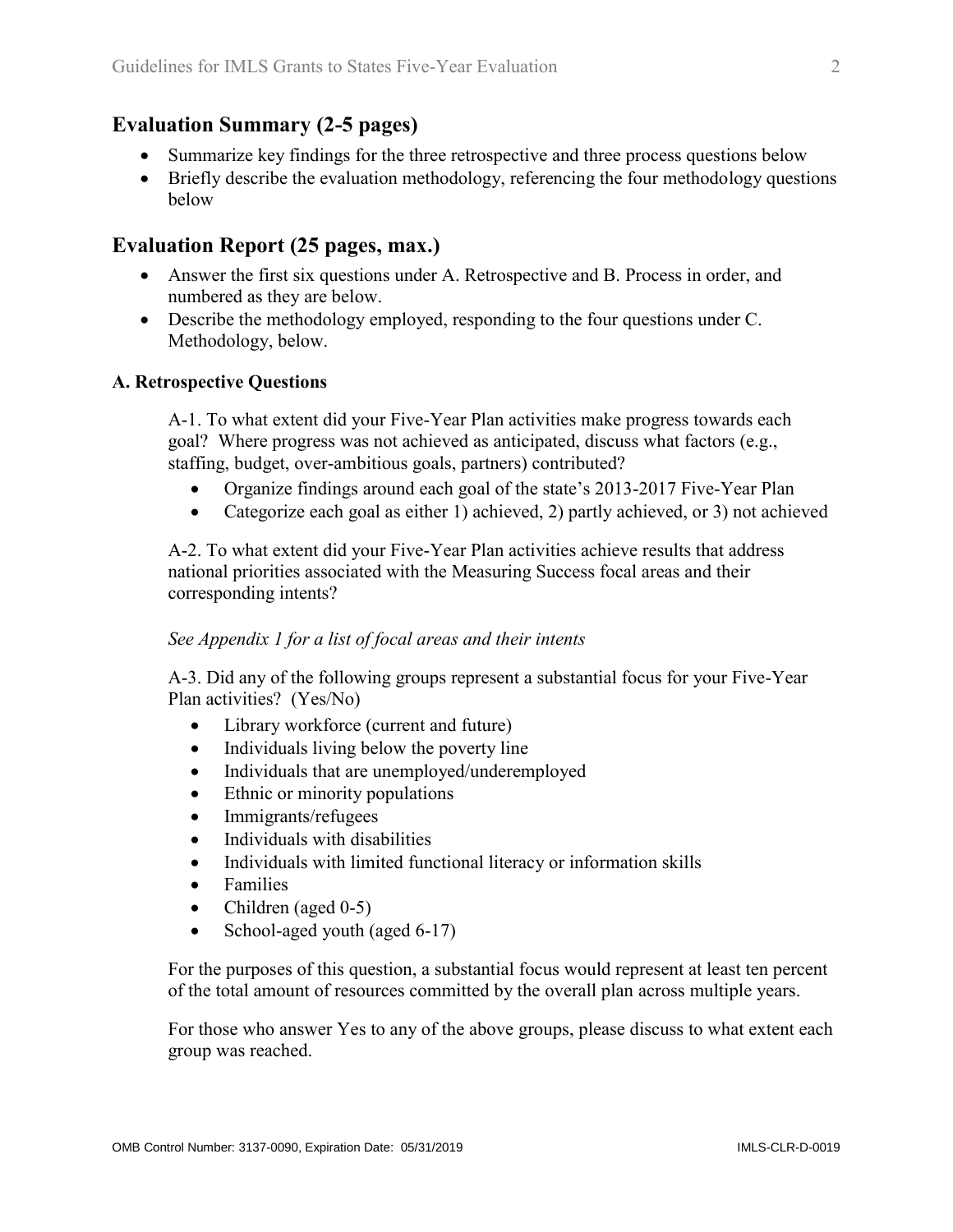#### **B. Process Questions**

B-1. How have you used data from the old and new State Program Report (SPR) and elsewhere to guide activities included in the Five-Year Plan?

B-2. Specify any changes you made to the Five-Year Plan, and why this occurred.

B-3. How and with whom have you shared data from the old and new SPR and from other evaluation resources?

#### **C. Methodology Questions**

C-1. Identify how you implemented an independent Five-Year Evaluation using the criteria described in the section of this guidance document called Selection of **Evaluators** 

C-2. Describe the types of statistical and qualitative methods (including administrative records) used in conducting the Five-Year Evaluation. Assess their validity and reliability.

C-3. Describe the stakeholders involved in the various stages of the Five-Year Evaluation and how you engaged them.

C-4. Discuss how you will share the key findings and recommendations with others.

#### **Appendices**

- List of acronyms
- List of people interviewed
- Bibliography of all documents reviewed
- Copies of any research instruments used for surveying, interviewing, and/or use of focus groups
- Optional output of statistical findings
- Optional summaries of coding used in any qualitative analyses

## **Evaluation Strategies**

#### **Retrospective and Process Questions**

- Make use of administrative data on program performance. This information can be data that is reported to IMLS on the SPR or other programmatic data collected by the SLAA.
- The administrative data will likely need to be supplemented with information collected from interviews, surveys, and/or focus groups.
- Data also may be available from secondary documents, including contracted thirdparty program evaluations, studies from non-partisan entities, and any SLAA reports submitted to IMLS and state policy makers.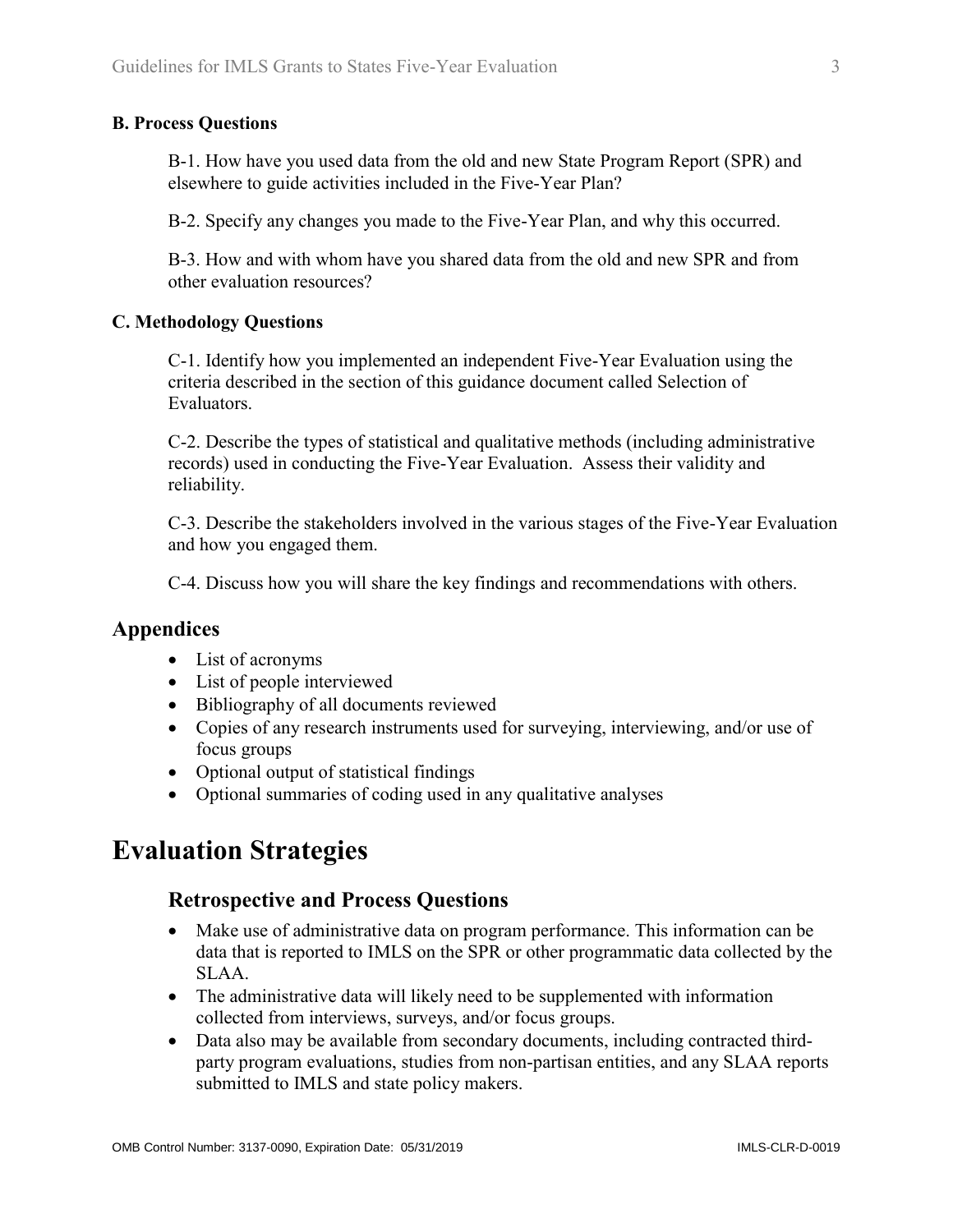- Other sources of information, such as Census data, state education data, and surveys conducted by the SLAA may be used to describe broad changes in communities or in the state. While these, for the most part, cannot be used for making direct attributions of outcomes from LSTA programming efforts, they can effectively describe the context of activities undertaken.
- Descriptive statistics should suffice in conducting any quantitative analysis. The mixing of summary tables and/or figures summarizing the results in the narrative is customary in this type of research. Presentation of extensive statistical output is generally reserved for appendices.
- A content analysis (with potential descriptive statistics for summarizing codes) is probably an acceptable method for conducting qualitative analysis. There are various types of sampling and coding strategies that will precede selecting a content analysis or other analytical choice; the independent evaluator should make these transparent in allowing you and other readers to assess the credibility of the evidence. (See below for more details on evaluation methodology and using an independent evaluator.)

## **Methodology Questions**

- The independent evaluator should clearly address these questions to your satisfaction before proceeding to collect and analyze data.
- The independent evaluator will need to carefully document project records used in the study. Professional guidelines for this type of research require protocols in place to ensure confidentiality and consent.
- In working with the independent evaluator, other stakeholders reviewing the document should have set aside appropriate time to assure that they have enough knowledge of the scientific techniques that the evaluators will be using in collecting and analyzing data, including tradeoffs that they are making given limited resources and time.
- You should include a section that summarizes the methods used in any statistical and qualitative research. For qualitative research, many types of sampling and coding strategies may be appropriate; whatever gets selected should be made transparent in this section.
- The appendices should contain copies of any instruments used for data collection as well as those used in coding.

## **Selection of an Independent Evaluator**

An independent evaluation is rigorous and objective (carried out free from outside influence). If a State decides to carry out the evaluation within the government, the evaluator should be able to demonstrate that it does not have a role in carrying out LSTA-funded activities and is independent of those who are being evaluated or who might be favorably or adversely affected by the evaluation results. If the evaluation is carried out within the State entity that includes the SLAA, the line of hierarchy within the entity should demonstrate that the evaluator is not accountable to those responsible for oversight of the LSTA program within the State. Regardless of whether the evaluation is done in-house or through a third party, the evaluator must be able to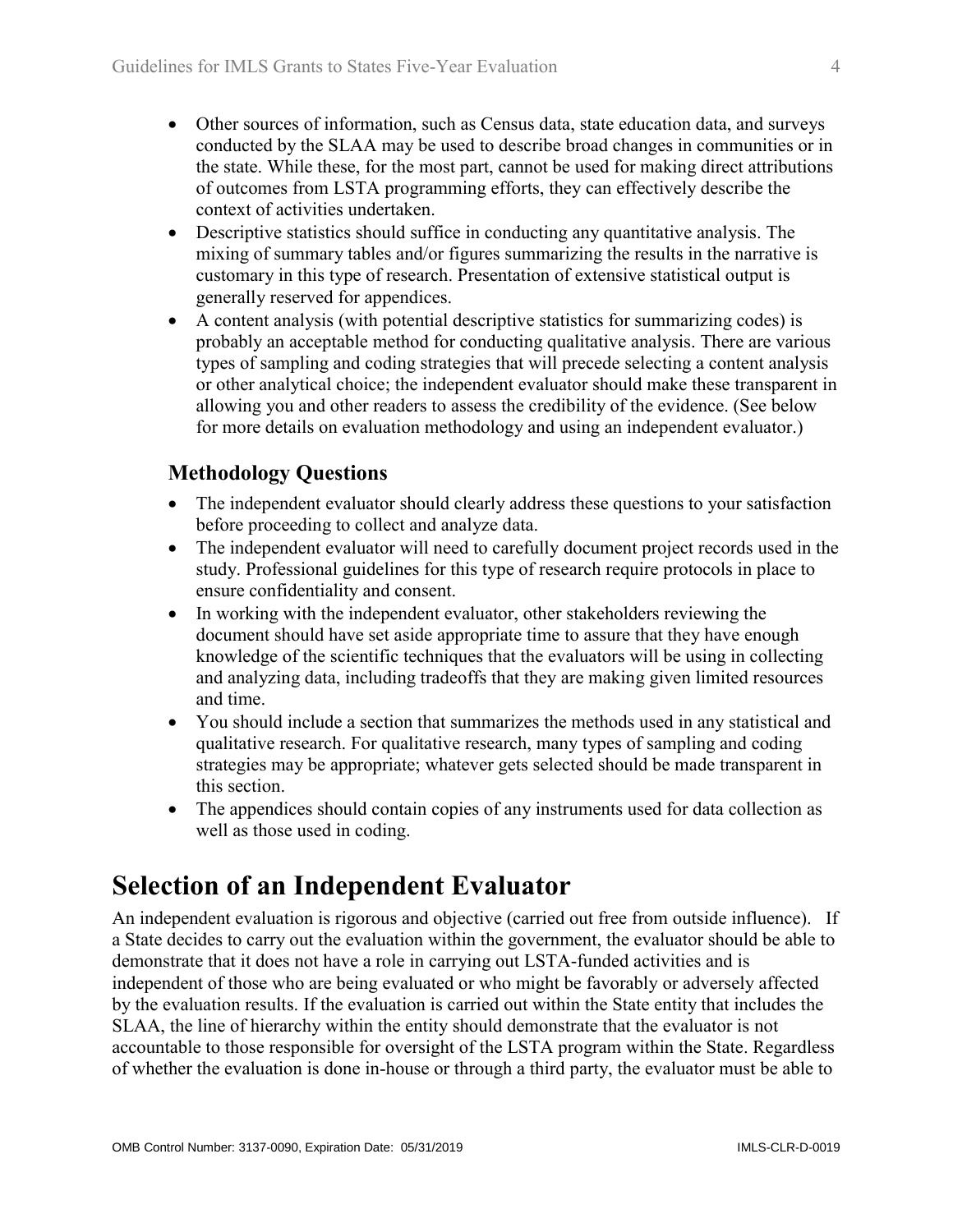demonstrate professional competency to rigorously conduct the evaluation, including requisite expertise in statistical and qualitative research methods.

## **Submitting Your Report**

Please send an electronic version of your Five-Year Evaluation by March 30, 2017 to: [stateprograms@imls.gov](mailto:stateprograms@imls.gov)

Please send one paper copy of your Five-Year Evaluation by March 30, 2017 to:

Robin Dale Associate Deputy Director for Library Services Institute of Museum and Library Services 955 L'Enfant Plaza SW, Suite 4000 Washington DC 20024